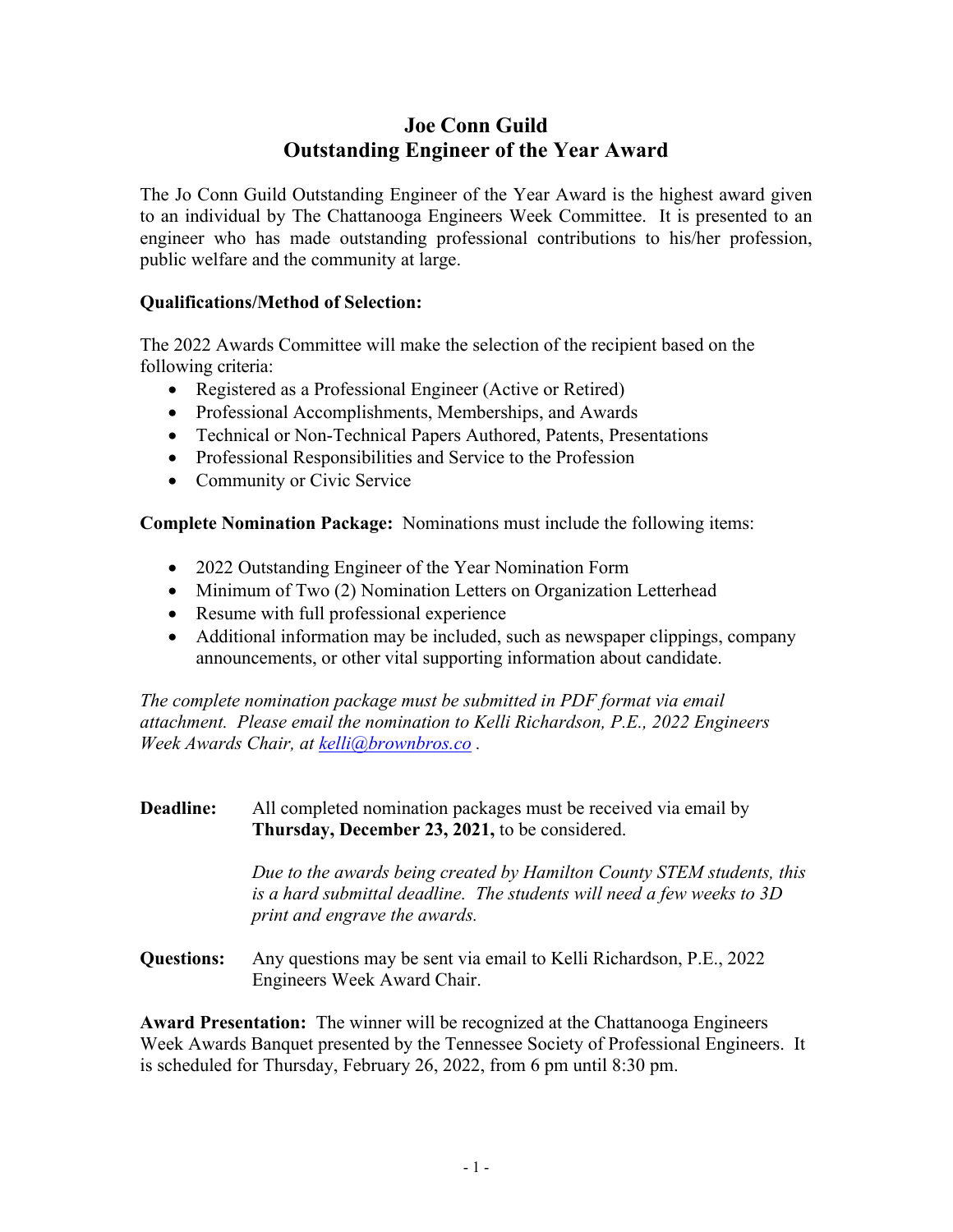## **Nomination Form 2022 Jo Conn Guild Outstanding Engineer of the Year Award**

|                                                                        | Date: $\qquad \qquad$ |  |
|------------------------------------------------------------------------|-----------------------|--|
| Company:                                                               |                       |  |
|                                                                        |                       |  |
|                                                                        |                       |  |
|                                                                        |                       |  |
| Please attach resume with full professional experience.                |                       |  |
| <b>Education:</b>                                                      |                       |  |
| College:                                                               |                       |  |
| Graduate Work: Degree: Year: Year:                                     |                       |  |
|                                                                        |                       |  |
| Professional or Special Licensure (Indicate if State, Federal, etc.):  |                       |  |
| Professional or Technical Societies (Include offices held with dates): |                       |  |
|                                                                        |                       |  |
| <b>Professional Awards or Recognition:</b>                             |                       |  |
|                                                                        |                       |  |

 $\overline{a}$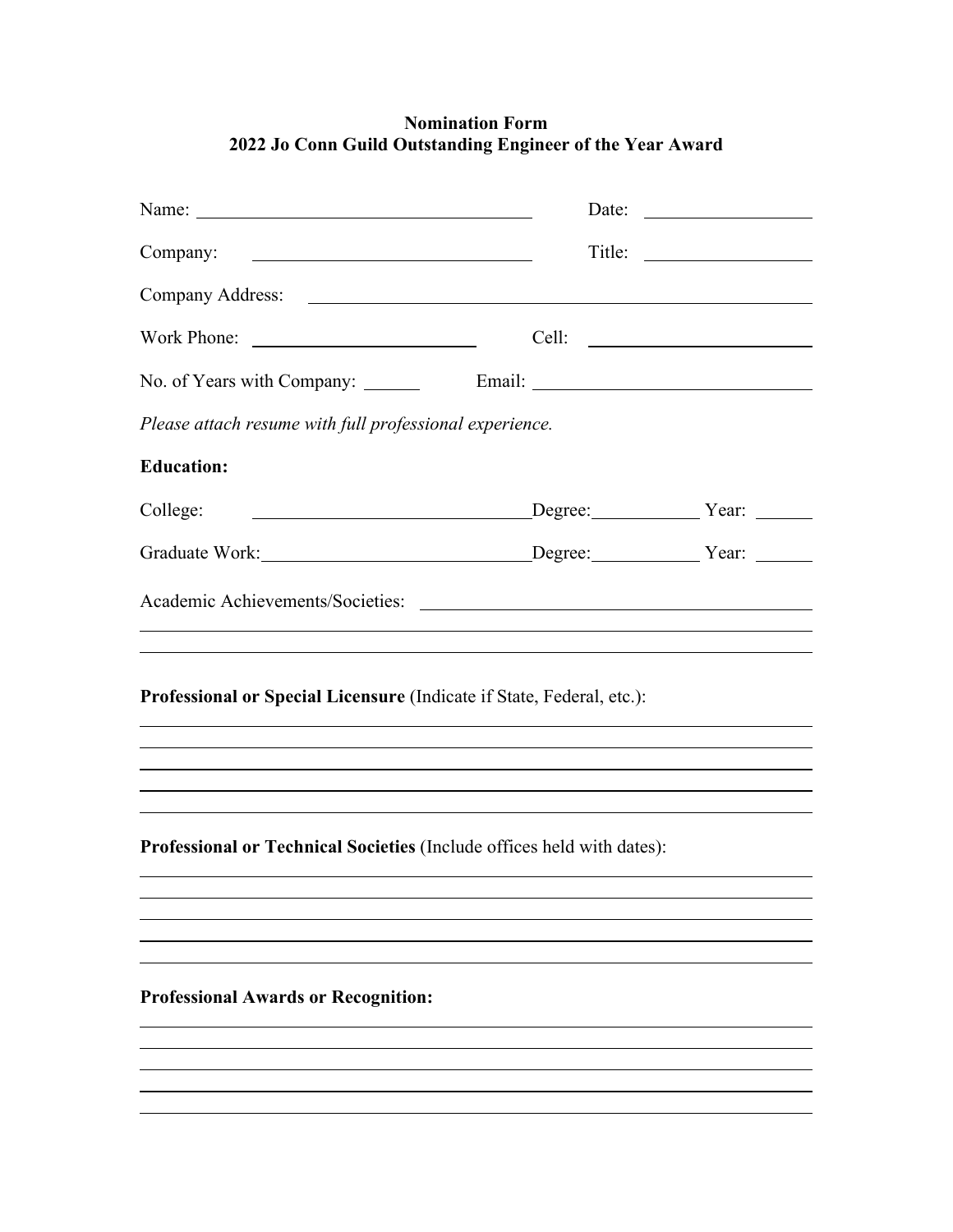Name: Name: Name and Name and Name and Name and Name and Name and Name and Name and Name and Name and Name and Name and Name and Name and Name and Name and Name and Name and Name and Name and Name and Name and Name and Nam

The following information is to be provided for each category with dates, as applicable. Provide as much supporting data as possible (organizations, dates, involvement, etc.). Use additional space for each item, as needed; however, keep information grouped together by criteria topics.

### **1. Biographical Summary of Nominee:**

**2. Responsible Project Highlights** (Maximum of 10. Include Project Name, Job Title, Project Summary & Responsibilities):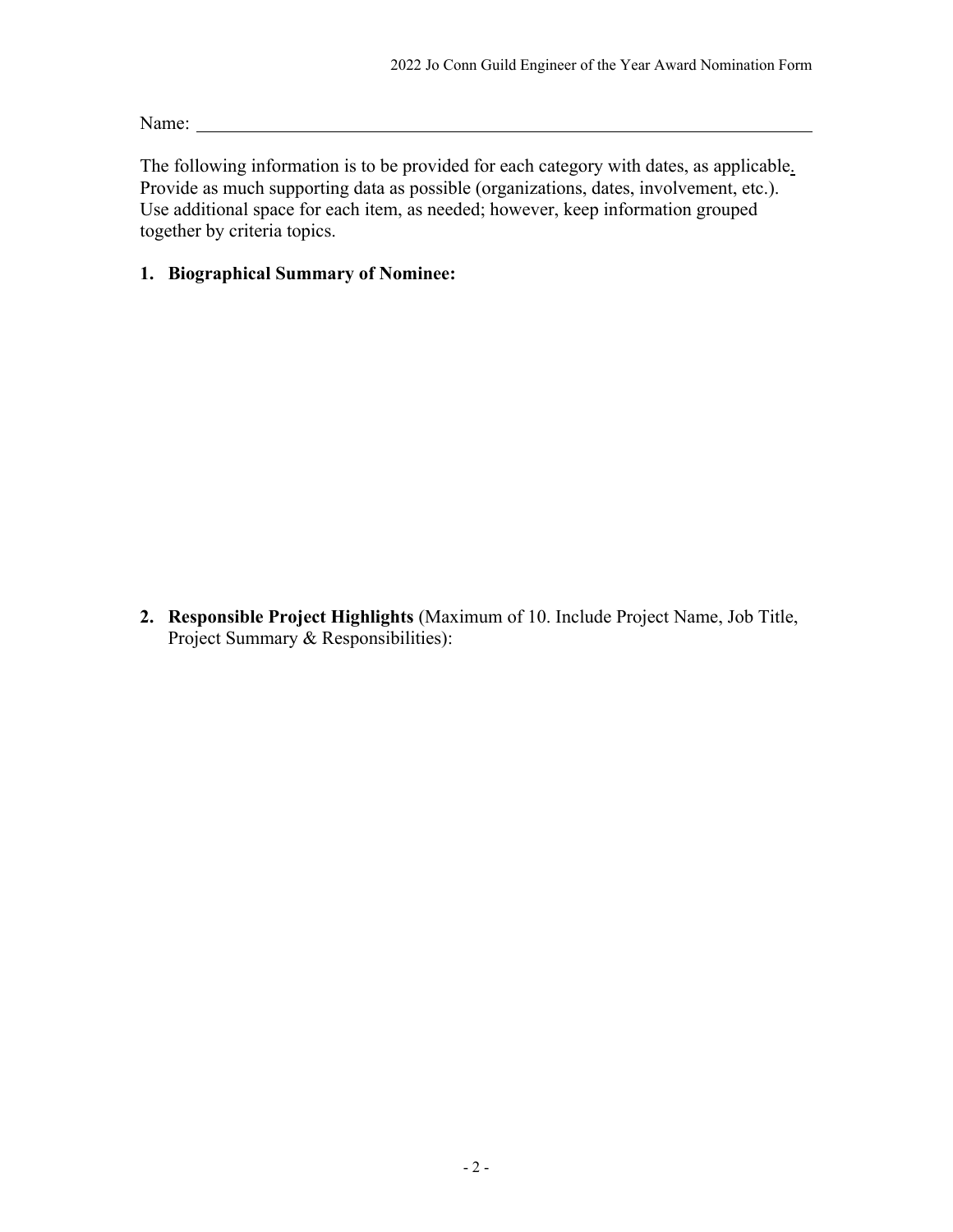Name:

**3. Seminar or Conference Presentations in 2021** (Include Dates, Title & Presentation Summary):

**4. Technical or Non-Technical Papers in 2021** (Include Dates, Title & Publication, if applicable):

**5. Official Participation in Other Professional or Technical Societies in 2021 (**Include Events/Participation, Dates & Descriptions):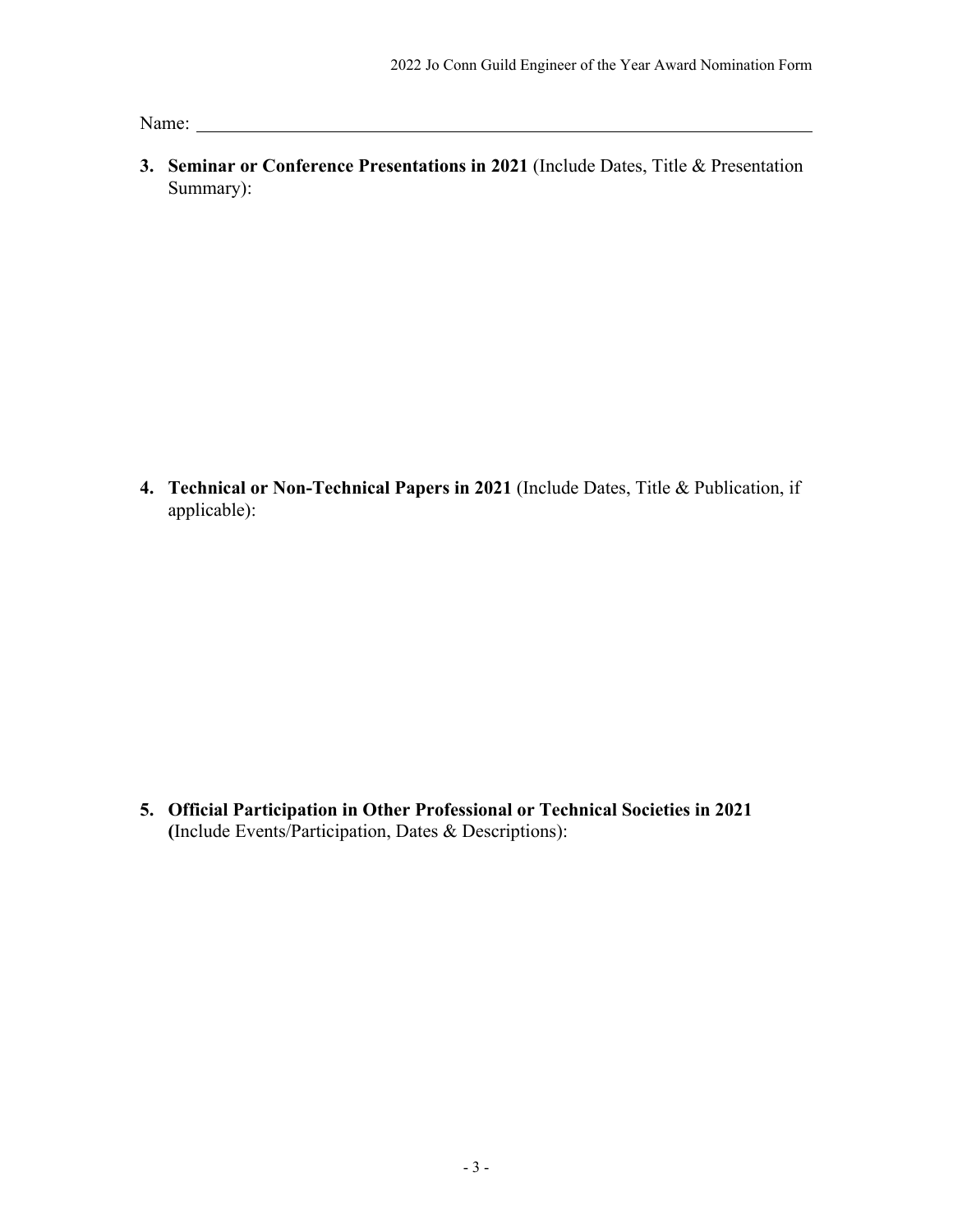Name: Name: Name: Name: Name: Name: Name: Name: Name: Name: Name: Name: Name: Name: Name: Name: Name: Name: Name: Name: Name: Name: Name: Name: Name: Name: Name: Name: Name: Name: Name: Name: Name: Name: Name: Name: Name:

**6. Service to Community, Education or Government Functions (Engineering Oriented) in 2021 (**Include Events/Participation, Dates & Descriptions):

**7. Civic Activities or Functions (Non-Engineering) in 2021 (**Include Events / Participation, Dates & Descriptions):